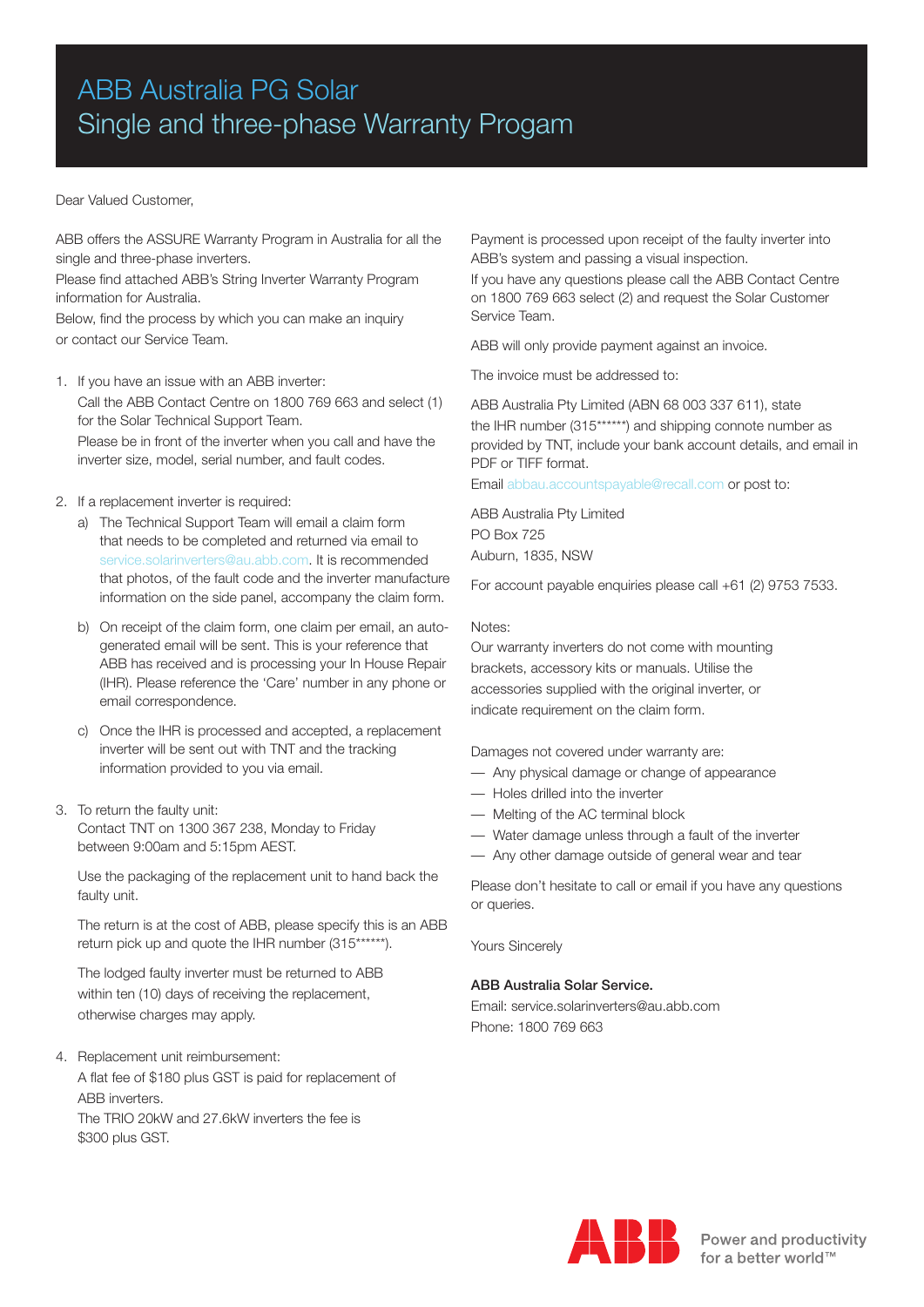# ABB string inverters Single and three-phase warranty programs STANDARD, ASSURE and PROFIL

# STANDARD warranty

The STANDARD warranty level is available for any ABB inverter worldwide.

The customer is responsible for the replacement for any unit in need of repair under the warranty.

Shipment costs are taken by Customer.

To shorten the outage time during repair the customer can purchase spare parts for quick exchange on site.

The STANDARD warranty agreement for ABB string inverters includes:

- − Five (5) year parts warranty depending on product and market
- − Repaired units / parts are typically ready to ship within ten (10) days at ABB repair center after reception
- − The repair and material is covered during the warranty period
- − Technical hotline for support and troubleshooting
- − Accessibility to global field service and partner network for on-site troubleshooting (fees apply)

ASSURE warranty

In addition to the STANDARD warranty benefits, the ASSURE warranty level provides customers in some installation countries with advance spare parts delivery. ABB will provide within their sole discretion new or completely reconditioned inverters.

The ASSURE warranty also provides the customer with reinstallation support through either (decision by ABB):

- − Payment of a fixed reimbursement amount paid to the installer based on geographic location and product
- − Dispatching an ABB certified technician to perform repairs or replacement of units / parts

Under the ASSURE warranty, customers receive the needed parts in advance, allowing single site visit for swap. Access to the technical hotline for support and troubleshooting, the security of replacement parts and labour is available at any time a warranty need arises

The ASSURE warranty agreement from ABB includes all the attributes of the STANDARD warranty agreement with the added benefits of:

- − Advanced material replacement: typically ready to ship within 3 working days after ABB´s authorization to replace defect material
- − Dispatching, labour and material freight costs are included

## PROFIL additional services

Additional services to meet customer specific needs not covered by the STANDARD and ASSURE warranty levels are offered complementary under customer / site specific service contracts upon request, like:

- − Rapid on-site response time
- − Technical availability 97%, 98% and 99%
- − Preventive maintenance

For further information about the additional services and service contracts please contact your local sales agent.

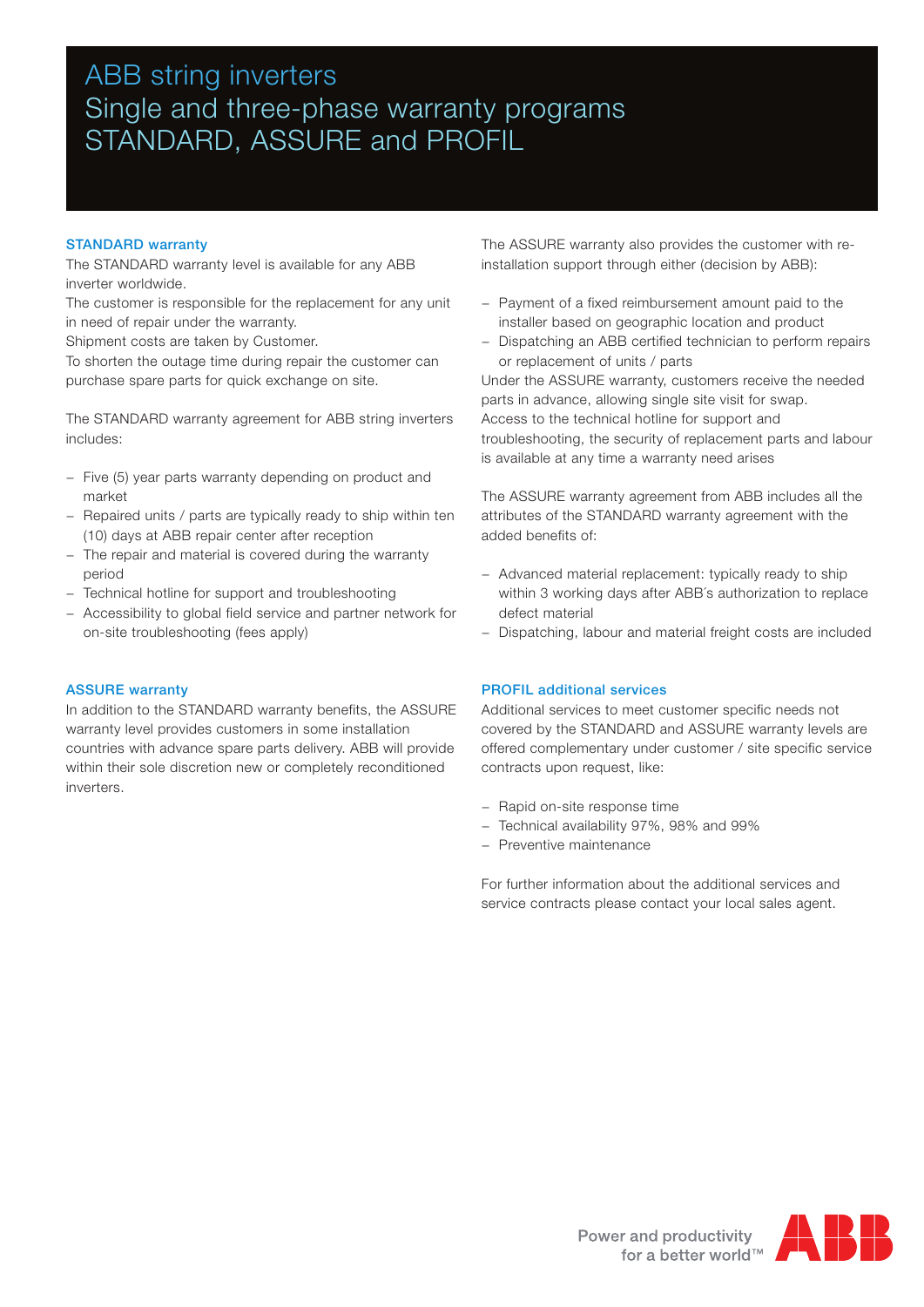# Service levels ABB string inverters: PVI, UNO, TRIO, PRO

| <b>Services</b>                                                                                                        | $\mathbf{1}$                | $\overline{2}$                                                                  | 3                                           |
|------------------------------------------------------------------------------------------------------------------------|-----------------------------|---------------------------------------------------------------------------------|---------------------------------------------|
| Type                                                                                                                   | Product warranty            | Additional services<br>Available upon request<br>A service contract is required |                                             |
|                                                                                                                        | <b>STANDARD</b><br>warranty | <b>ASSURE</b><br>warranty                                                       | <b>PROFIL</b><br>Response time uptime, etc. |
| Standard duration (years)                                                                                              | 5                           | 5                                                                               | 1 to $20*$                                  |
| Extended duration (years)                                                                                              | $10, 15, 20*$               | 10, 15, $20*$                                                                   |                                             |
| Technical availability (%)                                                                                             |                             |                                                                                 | 97, 98, 99                                  |
| Preventive maintenance                                                                                                 |                             |                                                                                 | According to product manual                 |
| Corrective action                                                                                                      | Included                    | Included                                                                        |                                             |
| Ready to ship<br>Typical availability of material but<br>allow additional days to account<br>for weekends and holidays | 10 days                     | 3 days                                                                          | On a case by case basis                     |
| Remote support                                                                                                         | Included                    | Included                                                                        | Included                                    |
| Where available                                                                                                        | Worldwide                   | Ask your local ABB Representative                                               | Available upon request                      |

\* For long period extension, some mandatory inspection / maintenance may be required.

The factory reserves the right to decline providing extended warranty would the inverter not be installed in accordance with the factory installation guidelines.

Maintenance parts and consumables are not covered by warranty (i.e. Fans for PRO-33, fuses).

For PRO-33.0 we are offering a material-kit for periodic fan-replacement (price available on request). We also offer the workmanship (fee applies).

Our product warranties, including coverage terms and warranty limitations, are set forth in the Product Terms and Conditions of Sale. For complete warranty coverage information, requirements and limitations relating to a specific product or service please refer to the contractual terms and conditions governing the purchase and sale of said product or service. The information set forth herein is a summation of, and subject to, the terms and conditions governing the purchase and sale of the product. Should there be any conflict between this document and the Terms and Conditions of Sale, the Terms and Conditions of Sale shall prevail.

> For more information please contact your local ABB representative or visit: www.abb.com/solar

www.abb.com/solarinverters www.abb.com

© Copyright 2015 ABB. All rights reserved. Specifications subject to change without notice.





PVP Warranty service level agreements\_String\_LBU\_20150618 29-06-2015 Rev. A

PVP Warranty service level agreements\_String\_LBU\_20150618 29-06-2015 Rev. A

Power and productivity  $\blacksquare$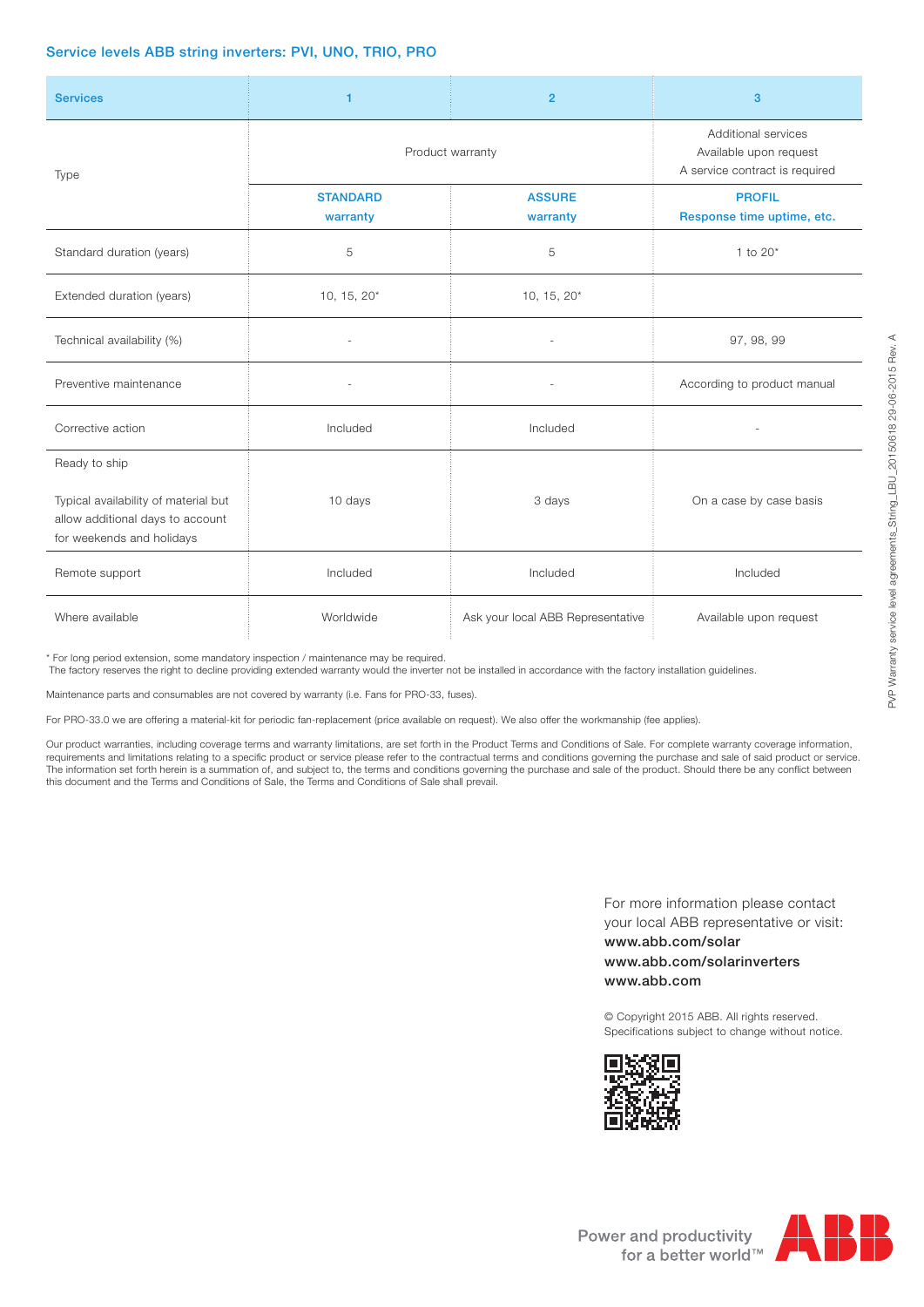



## **CONDITIONS OF SALE**

These Terms and Conditions, as amended from time-to-time by Seller, govern all purchase transactions between ABB Australia Pty Limited (ABN 68 003 337 611), its subsidiaries, affiliates, and authorized representatives and distributors (collectively, "Seller") and the customer ("Buyer").

#### **1. DEFINITIONS.**

- a. **Ancillary Document** means any Quote, Order Acknowledgment, invoice, or amendment or addendum thereto provided to Buyer by Seller.
- b. **Contract** means these Terms and Conditions, the Purchase Order and all Ancillary Documents.
- c. **Custom Product(s)** means Products or components designed to meet Buyer's specifications and which are not part of Seller's standard line of Products.
- d. **Customer Information Center** means Seller's Customer Service. Technical Support is available from 8:00 a.m. to 5:00 p.m. local time Monday through Friday, except holidays on + 61 2 9735 3111.
- e. **Order Acknowledgment** means the acknowledgment form issued by Seller setting forth the terms of the sale of Products and/or services by
- f. Seller to Buyer.
- g. **Product(s)** means goods, including equipment, manufactured and/or marketed and sold by Seller and includes **Custom** and **Standard Product(s)**.
- h. **Purchase Order** means any written request by Buyer to purchase Products and/or Services from Seller.
- i. **Quote** means a written offer from Seller to sell Products and/or Services to Buyer under specified purchase terms, which may include price, quantity, product mix, delivery dates, manufacturing sites, and post sales service level and warranty terms.
- j. **Services** means pre and post-sales support activities and Monitoring Services, which means Seller's Aurora Vision™ SAAS data collection and reporting services offered through Seller's website, including software, used by Seller to provide Monitoring Services.
- k. **Standard Product(s)** means Products and components that are listed in Seller's then current product reference materials or price guide.
- **2. ORDERS.** Each Purchase Order acknowledged by Seller shall be governed by this Contract effective on the date of the Order Acknowledgment, and any additional conditions of sale set forth in Ancillary Documents. Seller may amend Ancillary Documents to correct any errors or omissions to the terms and conditions of sale. To the extent that any provision of these Terms and Conditions conflicts with any provision of an Ancillary Document, the Ancillary Document shall prevail. Any additional terms or conditions proposed by Buyer, will not be binding upon Seller unless approved by Seller and incorporated into the Ancillary Documents. No Purchase Order shall be binding upon Seller until an Order Acknowledgment is issued.
- **3. QUOTES.** Each Quote shall be valid for the period of time set forth in the Quote, but shall not exceed thirty (30) days. Quotes are subject to change by Seller at any time upon notice to Buyer. Quotes for Custom Products are subject to change if Buyer modifies the specifications and the modification is accepted in writing by Seller. Seller reserves the right to terminate an order, without liability to Buyer, if the modification is not accepted by Seller, subject to Buyer's obligation to reimburse Seller for custom and non-returnable materials pursuant to paragraph 5(a). Additional costs resulting from requested changes in fabrication or design or due to incorrect or incomplete information furnished by Buyer, will be paid by Buyer.

**4. PRICE POLICY.** Prices are set forth in the Quote or Order Acknowledgment issued by Seller, and do not include destination charges, taxes, fees or other costs unless expressly stated in the Quote. Prices may be based upon quantities purchased by Buyer.

### **5. PAYMENT.**

- a. **PRODUCTS AND SERVICES**: Payment is due in full prior to shipment of Products, or delivery of Services. If credit is extended to Buyer, payment shall be due thirty (30) days from the date of invoice unless other payment terms are agreed to by Seller. Projects requiring Central inverters, substantial quantities of single and three- phase inverters or Custom Products, will require a down payment at the time the Purchase Order is submitted, even if credit is extended. Credit may be adjusted or withdrawn and the terms of payment may be modified at any time at Seller's discretion. If Seller, in its sole discretion, determines that there is an adverse change in Buyer's financial condition, Seller may, without any liability to Buyer, cancel a pending order and shall be entitled to recover from Buyer the cost of any custom or non-returnable materials purchased by Seller prior to the cancellation date. Payment will be made in the currency specified in the Order Acknowledgment. If Buyer fails to make any payment when due: (a) all amounts payable by Buyer under the Contract shall immediately become due and payable; and (b) Seller may, at its option and without any liability to Buyer (i) defer delivery of any or all Products or Services until Payment is received, or (ii) cancel the Contract. A charge of one and one- half percent (1.5%) of the total outstanding balance, or the maximum amount permitted by law if less, will accrue monthly until payment has been made in full, and Buyer shall be liable for any collection costs and fees incurred by Seller.
- b. **SUBSCRIPTION FEES.** Subscription fees for Monitoring Services are payable in advance and are non-refundable. Subscription fees do not cover enhancements, or support or maintenance work performed outside the scope of the Contract. Such work shall be charged to Buyer according to Seller's then current price list. Subscription fees are subject to increase at Seller's discretion upon thirty (30) days prior written notice. If Seller increases subscription fees, Buyer may terminate the Monitoring Services without penalty by providing Seller with no less than fourteen (14) days prior written notice. Buyer is solely responsible for all amounts due to Seller under a Contract, regardless of whether Buyer is the end user of the Monitoring Services. Seller may, without liability to Buyer, notify end users of Buyer's failure to pay any amounts due to Seller under the Contract.
- **6. TAXES.** Any taxes, duties, customs, inspecting or testing fees, or other fees or charges of any nature whatsoever, imposed by any governmental authority on any transaction between Seller and Buyer, shall be paid by Buyer and such charges will appear as a separate line item on the invoice. If Buyer claims an exemption from the payment of taxes, fees or other charges, Buyer shall provide Seller at the time the Purchase Order is submitted with an exemption certificate or other document acceptable to the applicable tax authority. Each Purchase Order must state the existence and amount of any such tax, fee or charge for which Buyer claims an exemption. Buyer shall indemnify, defend and hold Seller harmless from and against any penalties, claims, costs and expenses assessed against or incurred by Seller as a result of Buyer's claim of an exemption.

## **7. SERVICES**.

a. **MONITORING SERVICES REQUIREMENTS**: Use of Monitoring Services requires an Internet or other data connection and may also require the installation of user interface software or other client software on the end user's device. Monitoring Services do not include devices, telecommunication data connections, subscriptions or capacity, hardware,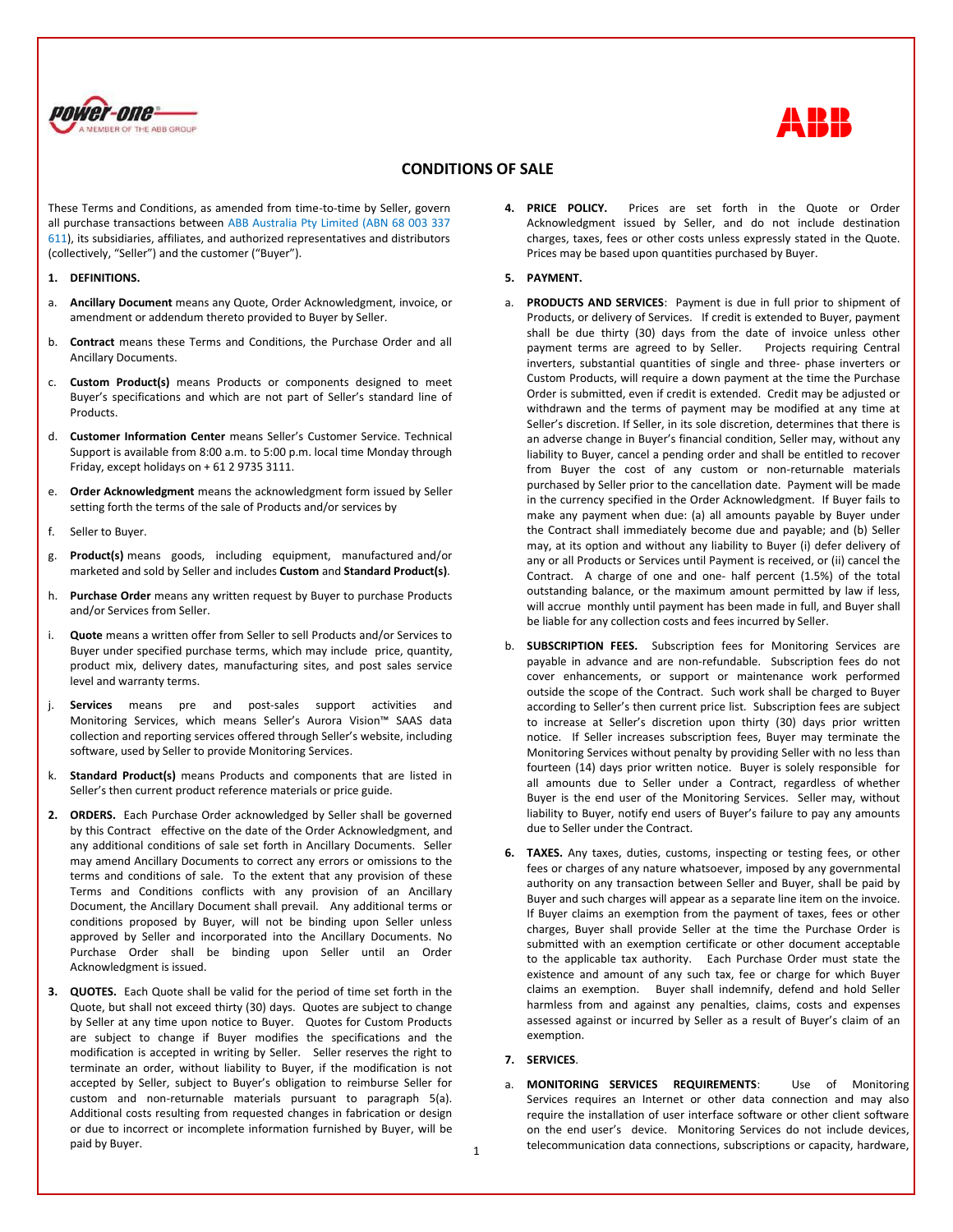other equipment, other software or security or protection systems, professional services, or training outside the scope of the Contract ("**External Facilities**"). Buyer shall, at its sole cost and expense, obtain the External Facilities required to use the Monitoring Services, and shall assume full liability for External Facilities, including configurations and settings affecting the Monitoring Services. Seller has no obligation to provide the Monitoring Services if Buyer uses non-compliant External Facilities, or supports or maintains the Monitoring Services in an environment that is not compliant with Seller's requirements.

- b. **THIRD PARTY PROVIDERS:** Seller reserves the right to use third party licensors and subcontractors in the development and delivery of the Services, to change the working methods, hardware, data communication links, software or other system components used in the production of the Services, and to change third party licensors or subcontractors at any time. Seller will deliver user instructions to the Buyer, and the Buyer warrants that it and third party end users will follow such instructions, including updates, in their use of the Services. Subject to Seller's written approval, Buyer may purchase licenses necessary to use Monitoring Services from one or more third parties. Buyer acknowledges and agrees that Seller is authorized to contact third parties directly to confirm the validity and duration of licenses. If the duration of any license is shorter than the term of the purchased Monitoring Services, Seller may, at its sole option: (i) extend the term of the license on Buyer's behalf; (ii) renew the license upon expiration of its original term and increase the cost of the Monitoring Services to include expenses associated with options (i) and (ii); or (iii) discontinue the Monitoring Services. Seller shall not be responsible for any third party provided information, materials, goods or services ("**Third Party Products**") and shall not be liable for damages associated with the use of Third Party Products or resulting from a disconnection or suspension of Services due to Third Party Products or expiration of a license.
- c. **AVAILABILITY.** Services are provided "as is" and "as available". Services are available 24/7 except during temporary downtime due to maintenance, updates or repairs required to ensure or restore availability, performance, data security or manageability. Seller does not assume any liability resulting from any breaks in service availability. Seller shall inform Buyer in advance of anticipated breaks in Services when reasonably possible. Seller may, at its sole discretion, modify its offering of Services and shall use reasonable efforts to provide advance notice to Buyer of anticipated changes in its Service offering when possible. If any change in Monitoring Services requires Buyer's data to be transferred to a new software or hardware environment, Seller shall inform Buyer of the anticipated transfer no less than two (2) months in advance. Seller is not liable for any alterations required to any External Facilities, or the costs associated therewith, as a result of any change or update to the Monitoring Services offering. The speed of response for Services shall be governed by the warranty terms purchased by Buyer.

#### **8. TERM, TERMINATION, AND SUSPENSION OF MONITORING SERVICES**.

- a. **TERM.** The term of the Monitoring Services shall be as stated in the Contract. A Contract with a fixed term shall automatically renew for subsequent renewal terms of one (1) year each, unless terminated in writing no less than three (3) months prior to the end of the then current term.
- b. **TERMINATION WITHOUT CAUSE.** A Contract for Monitoring Services with no fixed term may be terminated by Buyer at any time without cause upon not less than three (3) months prior written notice. If Buyer terminates a Contract for Monitoring Services without cause, subscription fees and charges paid in advance shall be retained by Seller.
- c. **TERMINATION, SUSPENSION OR DISCONNECTION OF MONITORING SERVICES FOR CAUSE**. Seller may terminate, suspend or disconnect Monitoring Services in whole or in part if: (a) suspension or disconnection is necessary for repair, upgrade, or maintenance, or as otherwise necessary to ensure the availability or operation of the Monitoring Services; (b) the manner in which the Monitoring Services are being used by Buyer, or any External Facility, causes disruption to the Monitoring Services or to other users of the Monitoring Services; (c) Buyer fails to pay any fees or charges or provide any security required under a Contract; (d) Buyer has filed for protection under state or federal bankruptcy laws or has been placed into receivership or entered into an assignment for the

benefit of its creditors; (e) Buyer fails to comply with the terms of the Contract; or (f) Buyer's use of the Monitoring Services has ceased for more than one (1) month. The termination, suspension or disconnection of Monitoring Services does not release Buyer from the obligation to pay any charges for Monitoring Services provided prior to the termination, suspension, or disconnection. Buyer acknowledges and agrees that any amounts paid in advance for Monitoring Services may be retained by Seller upon a termination for cause by Seller. In the event of a disconnection or interruption of Monitoring Services due to Buyer or end user's fault or negligence, Seller may charge Buyer for reconnection of the Services pursuant to Seller's then current price list. Buyer may terminate Monitoring Services upon written notice if any of the following occurs: i) a material breach by Seller of its obligations under the Contract, which is not cured within thirty (30) days of receipt of written notice; or ii) a delay in the delivery of the Monitoring Services or an interruption of Monitoring Services due to Seller's sole fault or negligence that continues for more than thirty (30) days; provided, however, that only the Monitoring Services delayed or interrupted are subject to termination. Termination, suspension or temporary disconnection of the Monitoring Services by Seller pursuant to this Section does not release Buyer from its obligations to pay any non-volume based service fees. Before expiration or termination of the Contract, Buyer shall be permitted to copy or print Buyer's data saved to Seller's system. Upon expiration or termination of the Contract, Buyer's data will be deleted by Seller and Seller shall have no obligation to restore or otherwise provide Buyer with data.

### **9. DELIVERY.**

- a. **MONITORING SERVICES.** Monitoring Services (if deemed required by the Seller) shall be deemed to start on the earlier of (i) the date on which data is first reported by Buyer using the Monitoring Services; or (ii) thirty (30) days after the date of first invoice. If the parties agree to a test period for Monitoring Services, the Monitoring Services shall be deemed to start on the day after the last day of the test period.
- b. **PRODUCTS.** Seller reserves the right to ship Products in installments unless otherwise expressly stipulated in the Ancillary Documents. Installments will be separately invoiced and payment for each installment shall be subject to the payment provisions of these Terms and Conditions unless otherwise noted in the Ancillary Documents. Any delay in shipping an installment does not relieve Buyer of its obligation to accept subsequent installments.
- c. **BUYER'S DUTY TO INSPECT.** Buyer shall immediately inspect all shipments upon delivery and shall notify Seller within fifteen (15) days of delivery of a shipment or activation of Monitoring Services of any shortages, failure to conform to Buyer's Purchase Order or specifications, if any, and damaged or defective Products.
- d. **EX WORKS**. Products shall be shipped EXW Seller's factory or warehouse. Title and risk of loss shall pass to Buyer upon delivery to the carrier.
- e. **PACKAGING.** Seller will pack and ship Products in accordance with its general practice. All prices include domestic packaging only. Buyer specified packaging and marking may be subject to additional charges.
- **10. SUBSTITUTION/CHANGES/ TERMINATIONS BY SELLER.** Without notice, Seller may modify designs and/or substitute materials provided such modifications or substitutions do not adversely affect form, fit or function. Seller may modify the technical architecture and functionality of the Monitoring Services, provided that the overall performance of the Monitoring Services is not materially affected. Seller may discontinue any Product or the Monitoring Services, in whole or in part. Listed weights and dimensions of Products are approximate and sufficiently accurate for most uses. Seller assumes no liability for deviation from published dimensions and descriptive information not essential to proper performance of the Products or Monitoring Services. Buyer shall promptly supply the end user of the Product or Monitoring Services with all notices, warnings, instructions, recommendations, warranty information, and other written materials provided by Seller.
- **11. LICENSE.** Seller hereby grants to Buyer a limited, non-exclusive, nontransferable, non-sub licensable license during the term specified in the Contract to use purchased Monitoring Services and related documentation provided by Seller within the country in which such

2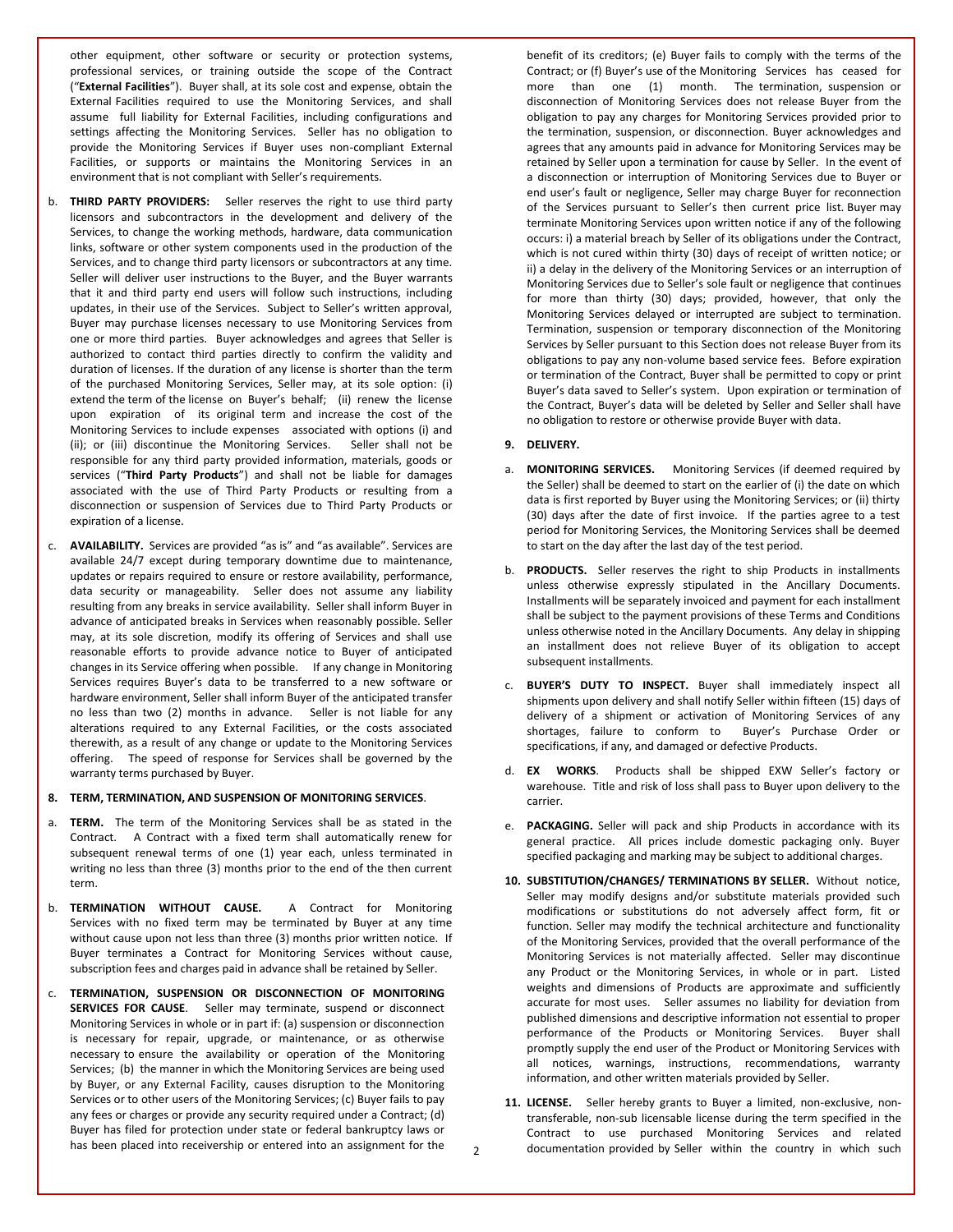Monitoring Services are purchased, solely for Buyer's internal business purposes. Seller shall retain all right, title and interest in the intellectual property underlying or incorporated in the Monitoring Services and related documentation, including but not limited to source code, object code, data collection and reporting functionalities, supporting software, systems architecture, graphical design, and look and feel contained in the interfaces or related documentation or reports, and all improvements, modifications or derivative works thereof and any intellectual property rights therein (the "**Seller IP**"). Seller makes no claims of ownership or proprietary rights in the data captured by the Monitoring Services, provided, however, that Seller may capture such data from end users, and Buyer consents to Seller's further use or disclosure of such data in aggregate and non-site identifiable format.

**12. INFRINGEMENT INDEMNIFICATION – CUSTOM ORDERS.** With respect to all Custom Products, Buyer shall defend, indemnify and hold Seller (including its directors, officers, employees, agents, representatives, subcontractors and suppliers) harmless from and against any and all claims, damages, losses, penalties, judgments and demands arising out of or related to any claim of infringement of any third party's intellectual property rights arising, directly or indirectly, out of Seller's manufacture and/or sale of the Custom Product.

#### **13. BUYER OBLIGATIONS**.

- a. Buyer shall maintain as confidential any information, including but not limited to Product performance, design, specifications, software, source code, object code, systems architecture, graphical design, and look and feel of Seller's Products and Services, and any related documentation, instructions, and reports provided by Seller which is or should reasonably be understood by Buyer, because of legends or other markings, the circumstances of disclosure, or the nature of the information itself, to be proprietary and confidential to Seller. Buyer shall not use any such confidential information for any purpose other than to use the Products or Services for their intended purpose, and shall disclose such information only to employees of Buyer who have a need to know such information and who are under a written duty of confidentiality no less restrictive than Buyer's duty hereunder. Buyer shall be liable for the conduct of its employees that breach Buyer's confidentiality obligation. Buyer acknowledges that any disclosure in breach of this Section may result in irreparable injury to Seller for which monetary damages alone would not be an appropriate remedy. Accordingly, in the event of a breach or threatened breach of this Section, Seller shall be entitled to injunctive or other equitable relief without bond or other security. Such relief shall be in addition to any other remedies available to Seller.
- b. Buyer is solely responsible for providing sufficient protection of its data connection, equipment, software and other External Facilities including, but not limited to the use and maintenance of sufficiently effective virus protection software and other protective measures. Buyer shall use the Monitoring Services and process any reports or other information provided by Seller in relation to the Monitoring Services only to the extent and for the purposes set forth in the Contract and as permitted by applicable laws and regulations. The Monitoring Services may allow Buyer to collect and save identification data and Buyer will obtain all consents and releases required under applicable law prior to collecting such data, and shall protect and maintain such data in compliance with all applicable laws and regulations.
- c. Buyer may not resell, distribute, make commercial use of, use on a timeshare or service bureau basis, or use to operate a website or otherwise generate income from the Monitoring Services.
- d. Buyer warrants that all end users will comply with these Terms and Conditions. Buyer is solely liable for all Monitoring Service claims presented by end users. Buyer is solely responsible for all use of its login information, and all use of Monitoring Services through Buyer's account, even if such use is not authorized by Buyer.
- e. Buyer agrees that it will provide Seller with all information reasonably necessary for the delivery of Products and Services, and shall otherwise cooperate with Seller's delivery of Products and Services. Buyer shall not maintain, modify or alter any aspect of Products or Services

without Seller's prior written approval.

- f. Buyer shall promptly complete any service version transfer or other maintenance required to keep the Monitoring Services updated, in cooperation with Seller. Any service version transfer or update maintenance tasks performed by Seller shall be charged to Buyer according to Seller's then current price list.
- g. Buyer shall not use the Products or Monitoring Services for high risk activities, including but not limited to life support, safety critical applications, or applications in facilities where failures could result in catastrophic consequences or environmental damage. Seller specifically disclaims all liability for any damages resulting from prohibited uses of the Products or Monitoring Services.
- h. Buyer shall not copy, modify, make derivative works based on, disassemble, decompile, reverse engineer or otherwise translate the Products or Monitoring Services, any related documentation, or any component thereof, or remove, change or obliterate any trademark, logo, name, notice, identifying number or coding applied to any Product or Monitoring Service or related documentation by Seller.

## **14. WARRANTY**

a. See Attachment A.

### **Exclusion of UN Convention**

i. To the fullest extent permitted by law the parties agree that the United Nations Convention on Contracts for the International Sale of Products shall not apply to this Agreement.

### **15. RETURNS.**

- a. **CUSTOM PRODUCTS.** Custom Products are not returnable.
- b. **STANDARD PRODUCTS**. STANDARD PRODUCTS MAY NOT BE RETURNED WITHOUT FIRST OBTAINING A RETURNED MATERIAL AUTHORIZATION NUMBER ("**RMA**") FROM THE CUSTOMER INFORMATION CENTER. Returns must be of current manufacture, in the original packaging, unused, undamaged and in saleable condition. Returns must be securely packed to reach Seller without damage and must be labeled with the proper RMA. Any cost incurred by Seller to put returned Product in saleable condition will be charged to Buyer. Returned materials that are returned to stock and that meet the above RMA requirements and do not involve a Seller error will be assessed a 25% restocking fee. Buyer's account will be credited for the cost of the Products, minus shipping charges and the restocking fee. Seller shall bear the cost of returns resulting from Seller error, and method and route of return will be at the discretion of Seller. Costs incurred due to Buyer's failure to follow Seller's RMA instructions will be borne by Buyer. Buyer must contact the Customer Information Center to obtain an RMA prior to returning a Product. Buyer agrees to indemnify and hold Seller harmless from and against any claims, losses, damages, or expenses arising from loss of Products returned without following the RMA process.
- **16. CANCELLATION.** Seller may cancel any order at any time by written notice for any material breach by Buyer. Buyer may cancel any order for Products prior to the scheduled shipping date, and will be charged a cancellation fee as follows:

|  |  |  |  |  |  |  | For Standard Products, except for Central Inverters and Power Stations: |
|--|--|--|--|--|--|--|-------------------------------------------------------------------------|
|--|--|--|--|--|--|--|-------------------------------------------------------------------------|

| <b>Terms and Timing of Buyer</b>      | Penalty as a percentage<br>οl |
|---------------------------------------|-------------------------------|
| Cancelation                           | total                         |
| Orders cancelled 60 or more days      | 0%                            |
| prior to scheduled shipment date      |                               |
| Orders cancelled between 59 and 30    | 15%                           |
| days prior to scheduled shipment date |                               |
| Orders cancelled 29 or fewer days     | 25%                           |
| prior to scheduled shipment date      |                               |

**For Custom Products, Central Inverters and Power Stations:**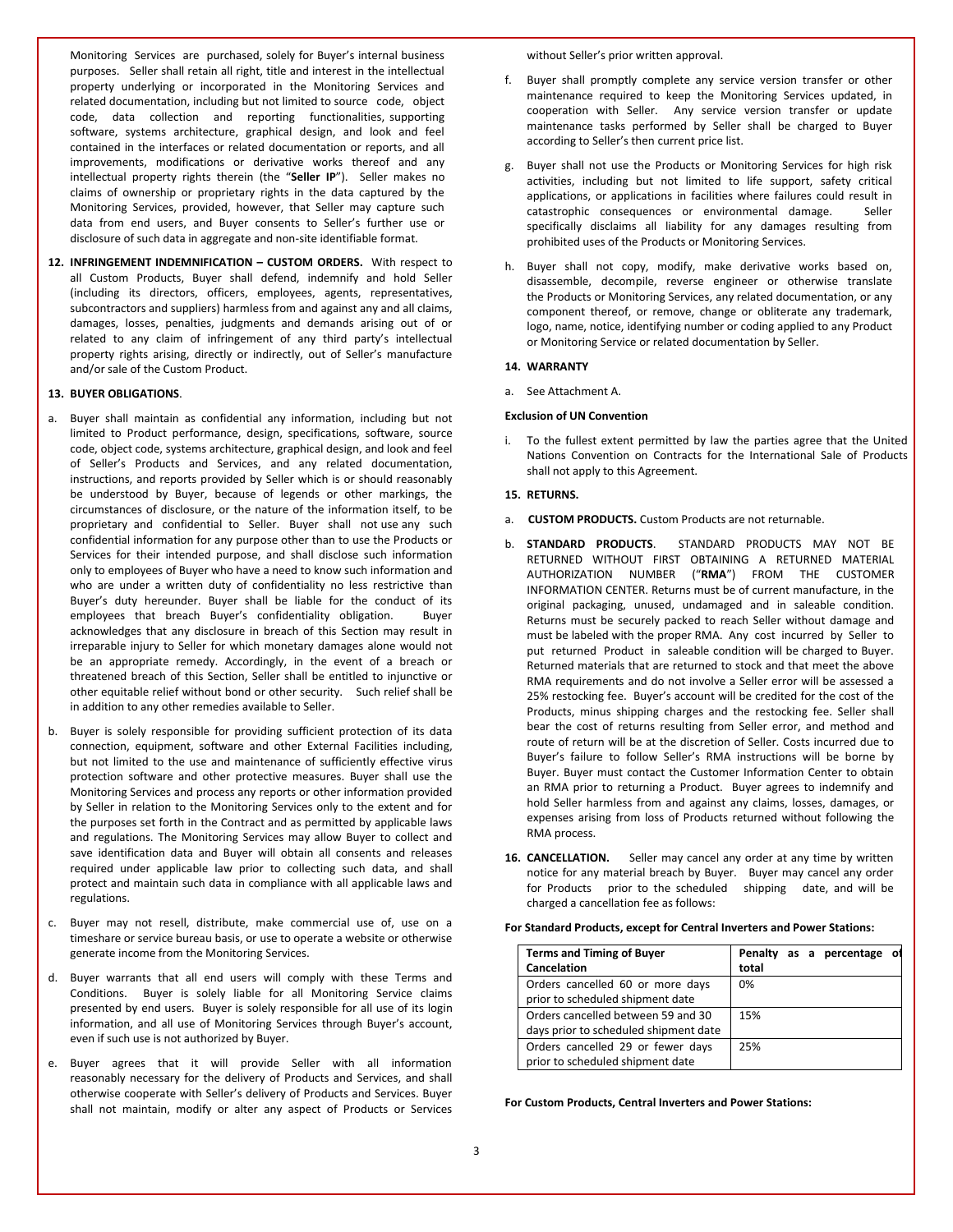- **17. BUYER'S EXCLUSIVE REMEDIES.** Buyer's sole remedies against Seller for loss or damage caused by any defect or failure of a Product or Service, regardless of whether in contract or tort, shall be (a)Buyer's right to repair or replacement or (b) . Buyer's right to terminate.
- **18. LIMITATION OF LIABILITY.** Notwithstanding anything else contained in this Contract to the contrary, the Supplier shall not be liable under, arising out of or in connection with the Contract (to the fullest extent permitted at law) whether by way of indemnity, guarantee, or by reason of any breach of contract, or of statutory duty or by reason of tort (including but not limited to negligence) or any other legal principle or doctrine for:
	- a. any loss of profits, loss of use, loss of revenue or loss of anticipated savings or for any financial or economic loss (whether direct or indirect) or for any consequential or indirect loss or damage whatsoever; or
	- b. any other amount, which in aggregate with any other liability (being any past, present or future liability) to which this clause applies, that exceeds the contract sum

This clause shall survive termination of the contract.

- **19. GENERAL INDEMNITY.** Buyer will indemnify, defend and hold harmless Seller and its officers, directors, employees, shareholders, agents, successors and assigns, from and against any claim, demand, lawsuit, cause of action or losses of any nature whatsoever, suffered or incurred by Seller or any of them, arising out of, or in connection with (a) Buyer's improper or illegal use of any Product or Service provided by Seller, including data obtained either from or as a result of the Monitoring Services; (b) the misuse of a Product or Service by Buyer or its agents, affiliates, subsidiaries and end users, including the Monitoring Services or related documentation (c) Buyer's breach of any of its obligations under the Contract; (d) the use of any External Facilities; or (e) any claim of infringement arising out of specifications or requirements provided to Seller by Buyer with respect to a Custom Product. As to Standard Products and Monitoring Services furnished by Seller, Seller shall defend any suit or proceeding brought against Buyer so far as based on a valid claim that such Product or Monitoring Service infringes a third party's intellectual property rights, but only to the extent that such claim is based solely on the Standard Product or Monitoring Services provided by Seller and not directly or indirectly as a result of the use of such Standard Product or Monitoring Service in combination with products and services not provided by Seller or due to any alteration or modification performed by anyone other than Seller or performed by Seller at Buyer's request. This indemnification obligation shall be effective only if Buyer is current on all payments then due to Seller and notifies Seller promptly in writing of such claim and only if Seller is given full authority to defend such claim and provided the necessary information and assistance by Buyer, at Seller's expense, to defend the claim. If the use of such Standard Product or Monitoring Service by Buyer is enjoined , Seller shall, at Seller's expense and option, either (a) procure for Buyer the right to continue using such Standard Product or Monitoring Service (b) modify such Standard Product or Monitoring Service to render it non-infringing (c) replace such Standard Product or Monitoring Service with non-infringing Standard Product or Monitoring Service, or (d) refund the purchase price (less depreciation) of such Standard Product or Monitoring Service. Seller will not be responsible for any compromise or settlement made by Buyer without Seller's written consent. The foregoing states the entire liability of Seller for infringement.
- **20. USE OF BUYER INTELLECTUAL PROPERTY**. Buyer hereby grants Seller a limited license to publish and/or use images of installed Products or Services purchased by Buyer, and Buyer's trade names, logos and/or registered marks in the format in which they are provided by Buyer (the "**Buyer IP**") for all purposes connected with the marketing and demonstration of Products purchased by Buyer. Seller may use the Buyer IP for advertising, seminars, demonstrations, and published materials relating to the Products, in all media and throughout the world. Nothing contained herein shall give or be construed as giving or assigning to Seller any right, title or interest in or to the Buyer IP. Seller shall place appropriate trademark and copyright notices on all materials using the Buyer IP. Buyer may withdraw permission to use the Buyer IP at any time upon written notice to Seller. Upon receipt of such notice, Seller will immediately cease

| Terms and<br>Timing of<br><b>Buyer</b><br>Cancelation                                                      | Penalty as a percentage of total<br>purchase price |
|------------------------------------------------------------------------------------------------------------|----------------------------------------------------|
| Orders cancelled 90 days or more<br>prior to scheduled shipment date or<br>after receipt of Purchase Order | 30%                                                |
| Orders cancelled between 89 and 60<br>days prior to scheduled shipment date                                | 50%                                                |
| Orders cancelled between 59 and 30<br>days prior to scheduled shipment date                                | 70%                                                |
| Orders cancelled 29 or fewer days prior<br>to scheduled shipment date                                      | 100%                                               |

using the Buyer IP in new materials. However, Buyer acknowledges that previously published materials may continue in existence and use, and that Seller shall not be required to use more than commercially reasonable efforts to replace and update such materials.

#### **21. SELLER'S RIGHT OF POSSESSION/SECURITY INTEREST.**

- a. By placing an Order for the Products, the Buyer acknowledges, accepts and agrees that this Contract creates a purchase money security interest (as that term is defined in the PPS Act) in the Products as commercial property and, for avoidance of doubt, the proceeds of sale of the Products. The Buyer must, promptly upon request by the Seller, sign any documents (including any new agreements), provide all necessary information and do anything else required by the Buyer to ensure that the security interest is a perfected purchase money security interest (as that term is defined in the PPSA).
- b. Until payment to the Seller has been made in full for the Products, the Buyer acknowledges and agrees that in relation to Products that are inventory, the Buyer will not allow any security interest to arise in respect of the Products unless the Seller has perfected its purchase money security interest.
- c. Until payment to the Seller has been made in full for the Products, the Buyer acknowledges and agrees that in relation to Products that are inventory, the Buyer will not allow any non-purchase money security interest to arise in respect of the Products unless the Seller has perfected its purchase money security interest prior to the Buyer's possession of the Products.
- d. The Buyer waives its right under the PPS Act to receive a copy of any verification statement or financing change statement (as those terms are defined in the PPS Act)
- **22. ADVERTISING.** Buyer is authorized, and to the extent necessary Seller hereby grants Buyer a limited license, to advertise its purchase of Products and Services from Seller, including the use Seller's products in Buyer's advertising. Seller reserves the right to rescind this authorization and license at its discretion, with or without cause, and without any liability to Buyer.
- **23. FORCE MAJEURE**. Seller shall not be liable for any delay or failure to perform its obligations under the Contract arising out of causes beyond its reasonable control, including, but not limited to, acts of nature or public enemy, acts of other parties, acts of civil and military authority, epidemics, severe weather, shortage of components or fuel, power failures, strikes, lockouts, boycotts, or other labor matters, government regulations, or delays of Seller's subcontractors or suppliers in furnishing materials, tools or supplies due to any one or more of the foregoing causes.
- **24. GOVERNING LAW AND JURISDICTION**. These terms and conditions are governed by and construed with reference to the laws for the time being in force in the State of New South Wales. Each party irrevocably and unconditionally submits to the exclusive jurisdiction of the courts of the State of New South W ales, and of any courts that have jurisdiction to hear appeals from any of those courts, and waives any right to object to any proceedings being brought in those courts.
- **25. ASSIGNMENT.** Neither party may assign the Contract without the written consent of the other, except that Seller may assign the Contract without Buyer's consent to any of its subsidiaries or affiliates, or to any successor to Seller by reason of merger, consolidation, or sale of substantially all of its assets.